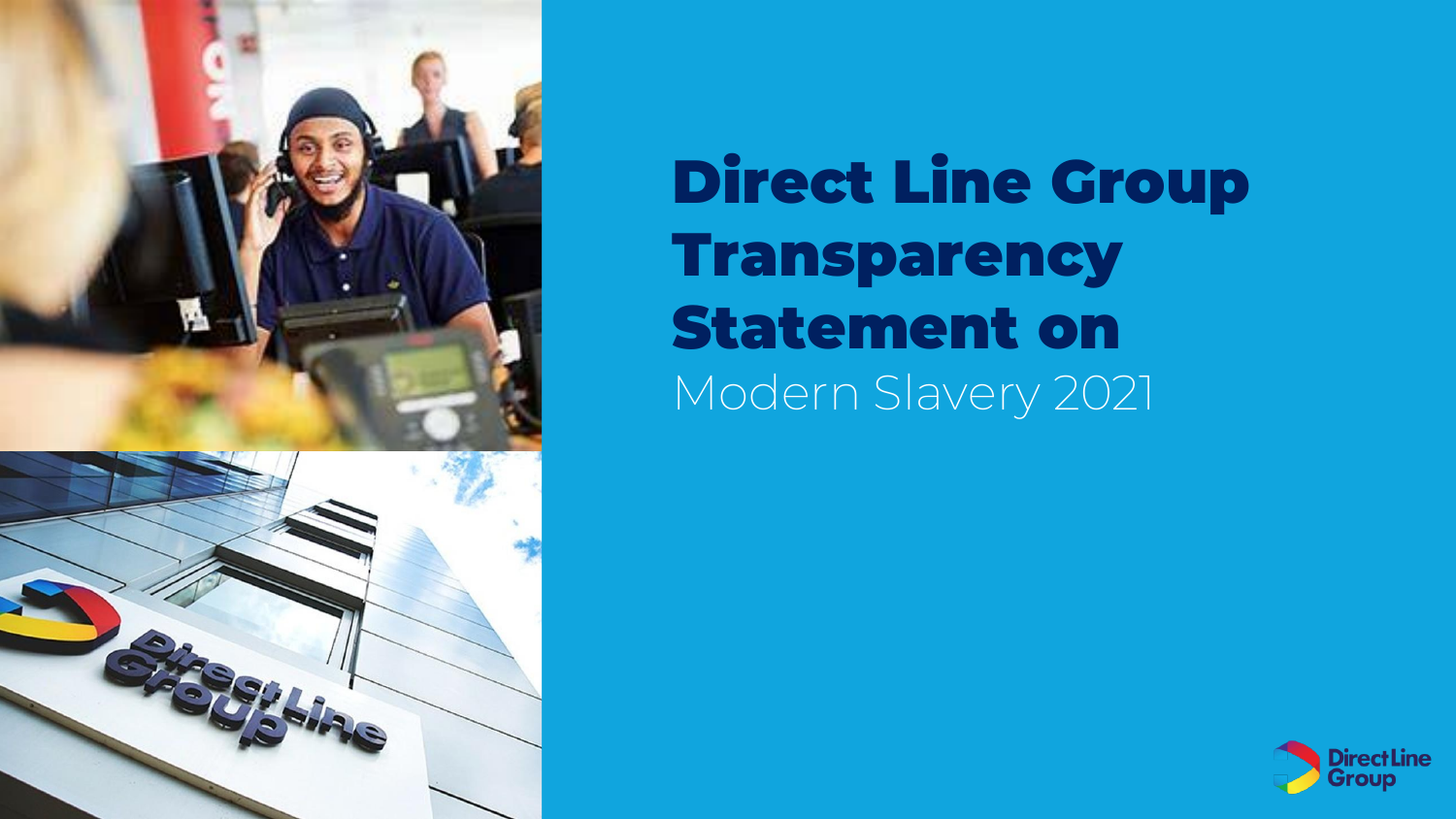This statement on slavery and human trafficking is published on behalf of Direct Line Insurance Group plc and its wholly owned subsidiaries U K Insurance Limited, DL Insurance Services Limited and UK Assistance Accident Repair Centres Limited pursuant to section 54 of the Modern Slavery Act 2015 ("the Act"), each having a turnover in excess of £36m. References to "we", "us", "our", and "DLG" are to all of these companies. This statement applies to the financial year for DLG ending 31 December 2021 and is the 6th annual statement produced by the organisation.

As an organisation DLG takes its responsibilities seriously. We believe that doing the right thing builds trust, trust builds reputation and reputation builds value. We support the aims of the Act and seek to ensure slavery and human trafficking does not feature in our business or supply chain.

This is reflected through DLG's purpose and sustainability strategy which is overseen by the Board and can be located on our website ([see link\)](https://www.directlinegroup.co.uk/en/sustainability.html). As part of the strategy, the Sustainability Committee aims to help ensure we run our business in a responsible manner, and considers emerging social, environmental and ethical issues and opportunities.

## Our Organisation's Structure

DLG is one of the leading providers of general insurance operating in the UK and through its number of well-known brands offers a range of general insurance products to customers. These brands include: Direct Line, Churchill, Privilege and Darwin. DLG also offers insurance services for third party brands through its Partnerships division and for the commercial sector via its NIG and Direct Line for Business operations in addition to its Rescue and Recovery offering via Green Flag. Further details of our organisation's structure can be found on our website (see [link\)](https://www.directlinegroup.co.uk/en/who-we-are/group-profile.html).

We apply a multi-brand, multi-product and multi-distribution channel business model to sell to retail customers and businesses. Products can be purchased online, including via price comparison websites, by phone and indirectly through our partners, and in our commercial business, via brokers.

Within our structure we employee approximately 10,000 people across multiple UK locations, in addition to our DLG Auto Services garage network which supports our Motor claims function through motor repair.

DLG has in place robust recruitment policies that cover permanent, fixed term and contingent employees and require all employees to undergo background checking prior to beginning their employment with DLG. Supplier contracts also include requirements around background checking and suppliers must adhere to the applicable level of screening for employees working on DLG services which is based on the services being provided.

All our employees are required to sign and adhere to our Code of Conduct which sets out to promote honest and ethical conduct and compliance with all applicable laws, rules and regulations. Adherence to this code, alongside practicing our [Values](https://www.directlinegroup.co.uk/en/who-we-are/values.html), are key to the successful delivery of our business strategy. As an organisation we have a published [Human Rights, Diversity & Inclusion Policy](https://www.directlinegroup.co.uk/en/sustainability/reports-policies-and-statements.html)

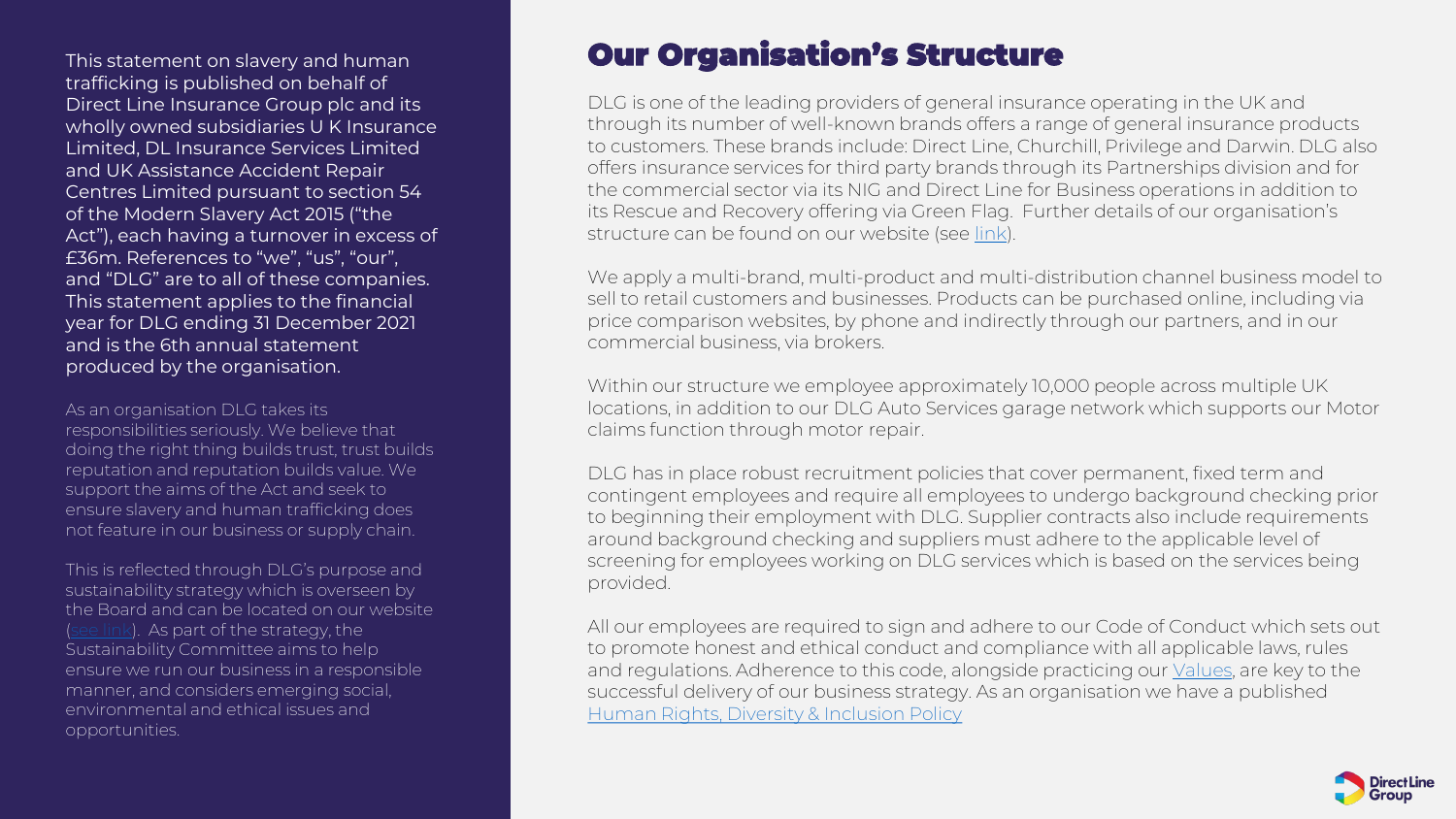# Supply Chain

We recognise that, as one of the UK's leading general insurers, our responsibilities can extend beyond our own commercial interests. Although DLG, as a general insurer, can be seen as within a lower risk industry it is still important to highlight areas within our supply chains that can be more vulnerable to the potential risks. Throughout the implementation and embedding of the Modern Slavery Act and key responsibilities within DLG the focus has been on suppliers that provide services direct to DLG whilst understanding the areas within our suppliers' supply chains that could be higher risk and building those into our future action planning activity.

Through our Ethical Code for Suppliers, available on our external website (see [link\)](https://www.directlinegroup.co.uk/en/sustainability/reports-policies-and-statements.html) and shared with suppliers when tendering, we have outlined both our key commitments to our suppliers, and detailed our ethical expectations of suppliers that we work with.

These include adherence to: (a) the core International Labour Organisation (ILO) standards which ban the use of child labour and forced compulsory or bonded labour (including where the threat of penalty or discipline is used to compel work, whilst protecting rights to non-discrimination; and (b) the non-core ILO standards which include statements that workers should have safe and hygienic working conditions, a living wage should be paid, working hours are not to be excessive and abuse and intimidation are prohibited. It is our intention to refresh this code in 2022 and roll out to our managed supply chain.

In addition, we expect our suppliers to comply with the Act and provide assurances of compliance through a published statement which outlines the steps that are being taken to support the Act, where applicable. Through our risk mapping activity it has been identified that the areas where we feel there is more vulnerability across the supply chain tend to be those supply chains where we have suppliers who fall below the reporting threshold of the Act, although this is taken into consideration in the design of our Procurement processes.

In 2021 we have reviewed our actively managed supply chain and have identified that 71% of those suppliers are required to have statements published and of those 71%, 95% have published statements.

DLG's supply chain covers both provision of services for direct (claims validation and fulfilment) and indirect suppliers, including many well-known brands and industry leaders in their field.

Across our direct supply base, our supply chain focuses on the fulfilment of our products (rescue provisions or claims management) across our key product areas.

#### **Household**

Our household claims supply chain can be split into two key areas, Building Repair and Contents repair and replacement. The fulfilment of our building claims is primarily through a network of home repair providers, supported by specialist disaster and restoration supply chains. Within this supply chain there is a requirement for more seasonal, volume driven and manual labour to support the service provision alongside the addition of subcontracted services, particularly where there is response to severe weather events which can lead to the labour force being more vulnerable to potential Modern Slavery exposures

Our repair and replacement supply chain for our household contents claims include electrical goods, furniture, carpets and valuables. Our supply chain within this category is made up of a combination of UK based goods fulfilment and service providers offering repair services. Although the direct services provided by these suppliers are lower risk in their provision the goods being provided do extend beyond our contracted supply chain and out-with the UK.

#### **Motor Claims**

Within our motor claims supply chain, we look at the potential aspects of a motor claim journey including motor repair garages, recovery providers and salvage services. In addition, we also source goods provided to facilitate vehicle repair within our own Auto Services including parts replacement, paint, equipment needed for car repair and, in a small number of repair centres, outsourced car valets.. The motor repair industry is a global network of manufacturers and so the source of many of the parts that are used by DLG Auto services, our Green Flag recovery providers and our Third-Party repairer networks come via extended supply chains.

#### **Travel Claims**

Our travel claims supply chain is service based – focusing on cost containment and patient repatriation across a variety of locations worldwide to service our Travel insurance policy holders should they require medical care or repatriation whilst travelling.

#### **Indirect Supply Chain**

Our indirect supply chain provides us the necessary services to run our business including technology, facilities (catering and cleaning), professional services, marketing, print and recruitment. In addition, we receive back office and claims handling services from our offshore service providers located in India and South Africa.

Although our core operations (and most of our immediate supply chain) is based in the UK, we maintain an awareness that this does not mean we do not have any potential Modern Slavery risk exposures within our supply chain, and the supporting processes we follow across our Procurement and Supply Chain function are key to supporting our adherence to the Act.

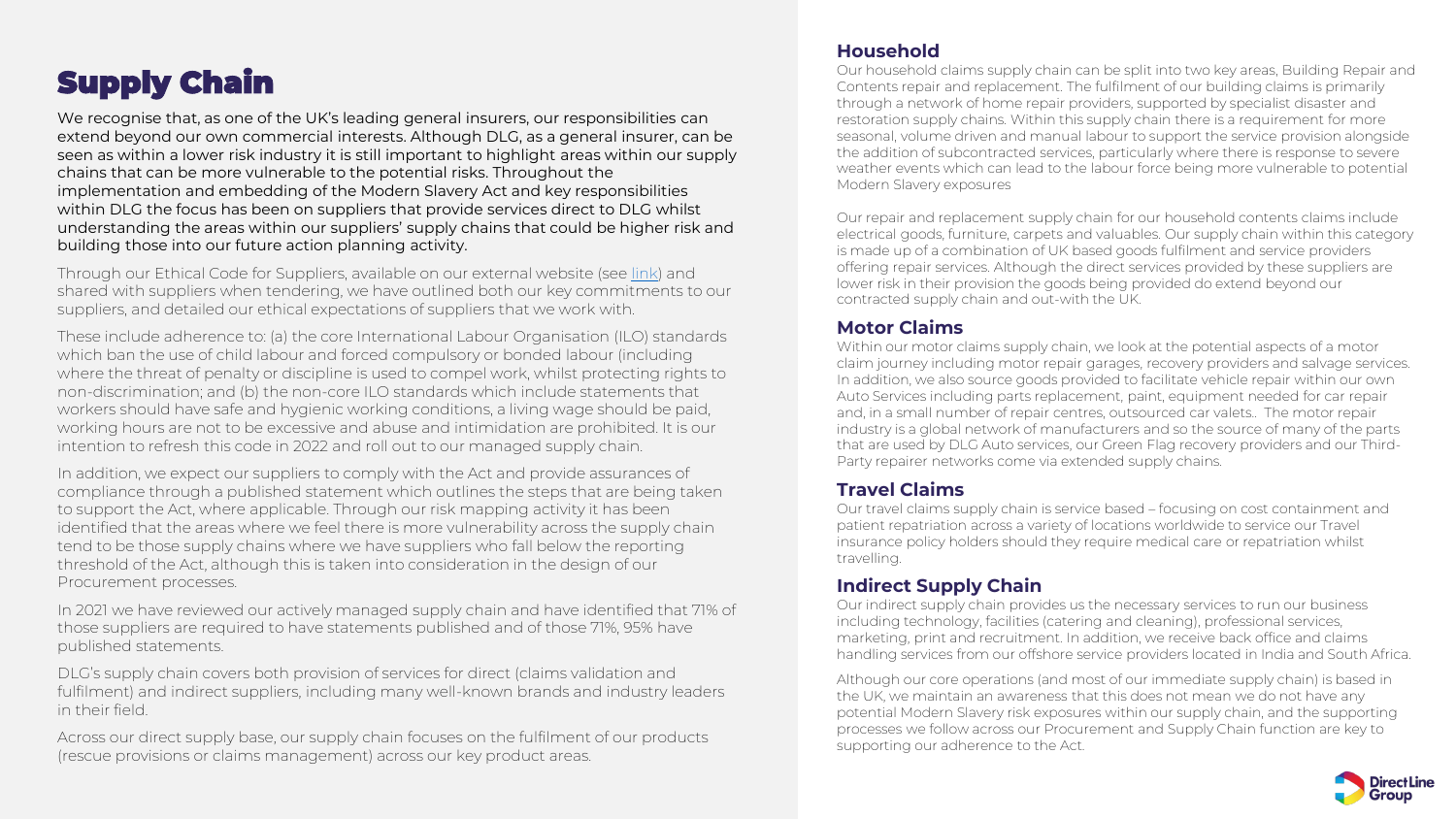### Procurement Processes

DLG has a centralised Procurement and Supply Chain function that operates to the processes established within our Supplier Management and Outsourcing policy. Our processes are designed to ensure we select and manage our suppliers appropriately to support the given service provision and potential risk exposure to DLG and our Policy sets out the mandatory requirements for the Group when procuring goods and services. Supporting processes are reviewed on an annual basis and refreshed to ensure they remain relevant and aligned with the potential exposures faced by DLG

Our suppliers are segmented based on multiple factors including value, expenditure and risk exposures, and our supporting processes provide a higher level of assurance, oversight and diligence for those suppliers and services segmented at higher levels.

In addition to our existing supplier segmentation process, we also review our Modern Slavery risk assessment on an annual basis, enhancing the data captured through additional information available, to overlay a proportionate depth of analysis on the areas that have greater vulnerability.

Through 2021 this assessment , which allows us to identify any areas where we may have increased risk across areas including the geographical location from which services are provided, length of the supply chain, use of migrant or temporary labour and the nature of the goods or services being supplied, has been adapted to include key information to size the areas of focus - cross referencing the expenditure, tiering and audit status of our supply chain. This assessment process also forms the basis of the development of our risk indicators.

As part of the Sourcing process, due diligence is undertaken on new suppliers sourced through the Procurement and Supply Chain function where our engagement threshold is for activity resulting in expenditure of £100,000 or higher across the term of engagement. We request suppliers to either provide a link to their most recent Modern Slavery statement or respond to a number of questions (should they fall below the reporting threshold) to articulate the steps they are undertaking to support the Act. As an enhancement of this process we will be looking to provide our sourcing community relevant information pertaining to Modern Slavery from the central data gathering and, where applicable, assurance activity.

On-boarded suppliers are subject to assurance activity. Our Supplier Compliance Monitoring team conducts regular field reviews on our actively managed suppliers and the scope includes the requirement to ascertain the supplier's adherence to the Act and confirmation of the activity they are undertaking to comply with the Act. This is tailored dependant on the supplier's alignment to the reporting threshold. In addition, background checking contractual clauses also forms part of the assurance scope which looks at employees' right to work and proof of residence alongside compliance to the overall contractual terms.

Findings from assurance activity is documented, managed and reported through the Procurement and Supply Chain governance and escalated as appropriate within the DLG governance framework.

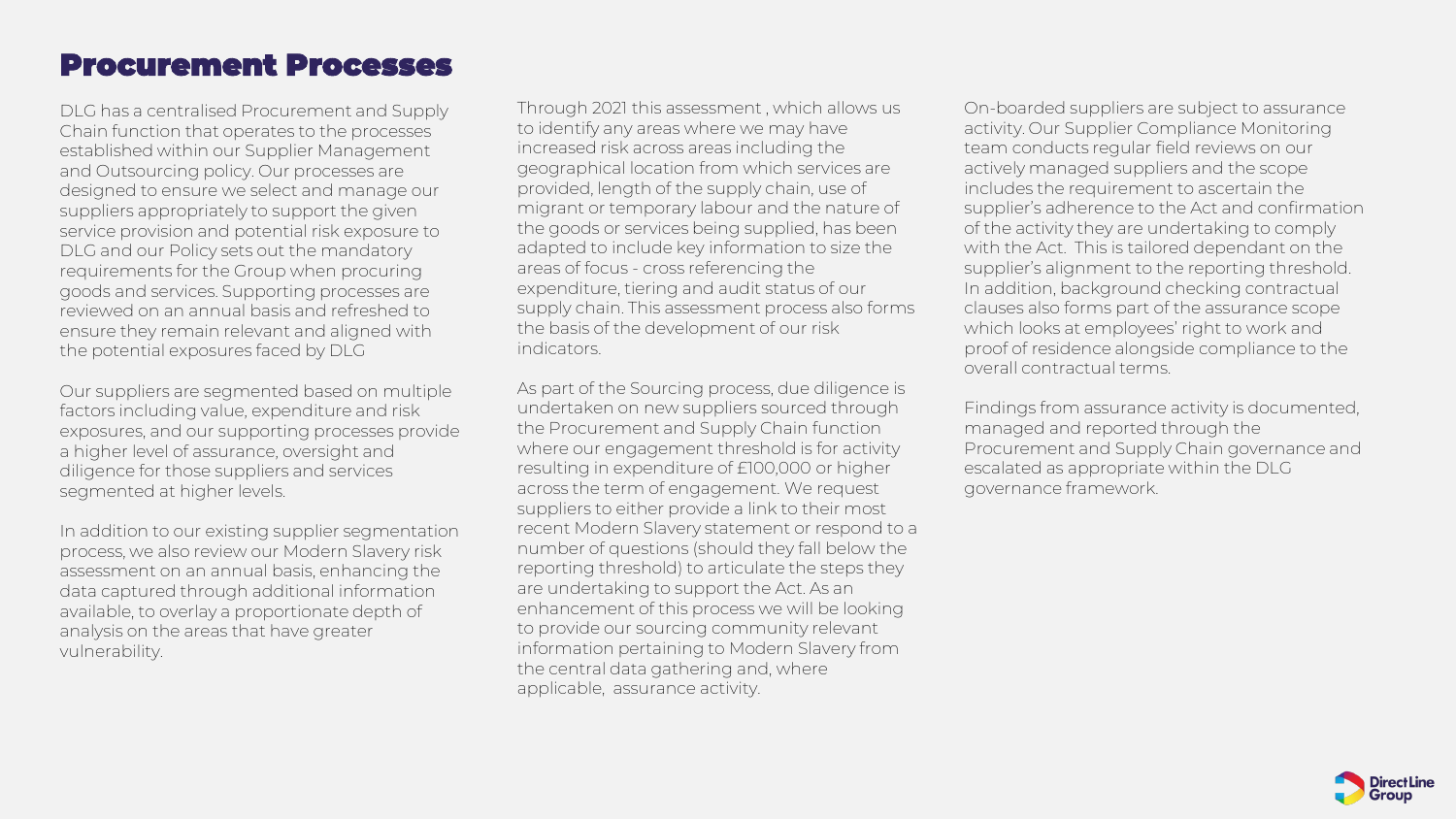# Training

Modern Slavery training within the Procurement function is carried out as part of the annual schedule of mandatory training, tailored to support the individual supply chain categories and updated annually to include any updates, examples and relevant process changes. Basic guidance is now included with the Risk & Governance section of the induction process within the function.

# Next steps

As we continue to develop our understanding and approach to Modern Slavery within our supply chain, we are looking at how we can improve on the activity we have implemented through a number of key activities.

- Continue to enhance our supply chain analysis, incorporating information collated from our suppliers, due diligence, and assurance activity
- Build on existing key risk indicators to develop a suite of management information pertaining to Modern Slavery for procurement colleagues
- Define a centralised reporting mechanism for Key Risk indicators
- Complete a refresh of the existing Ethical Code for suppliers
	- Increase awareness of Modern Slavery beyond those within our Procurement and Supply Chain team